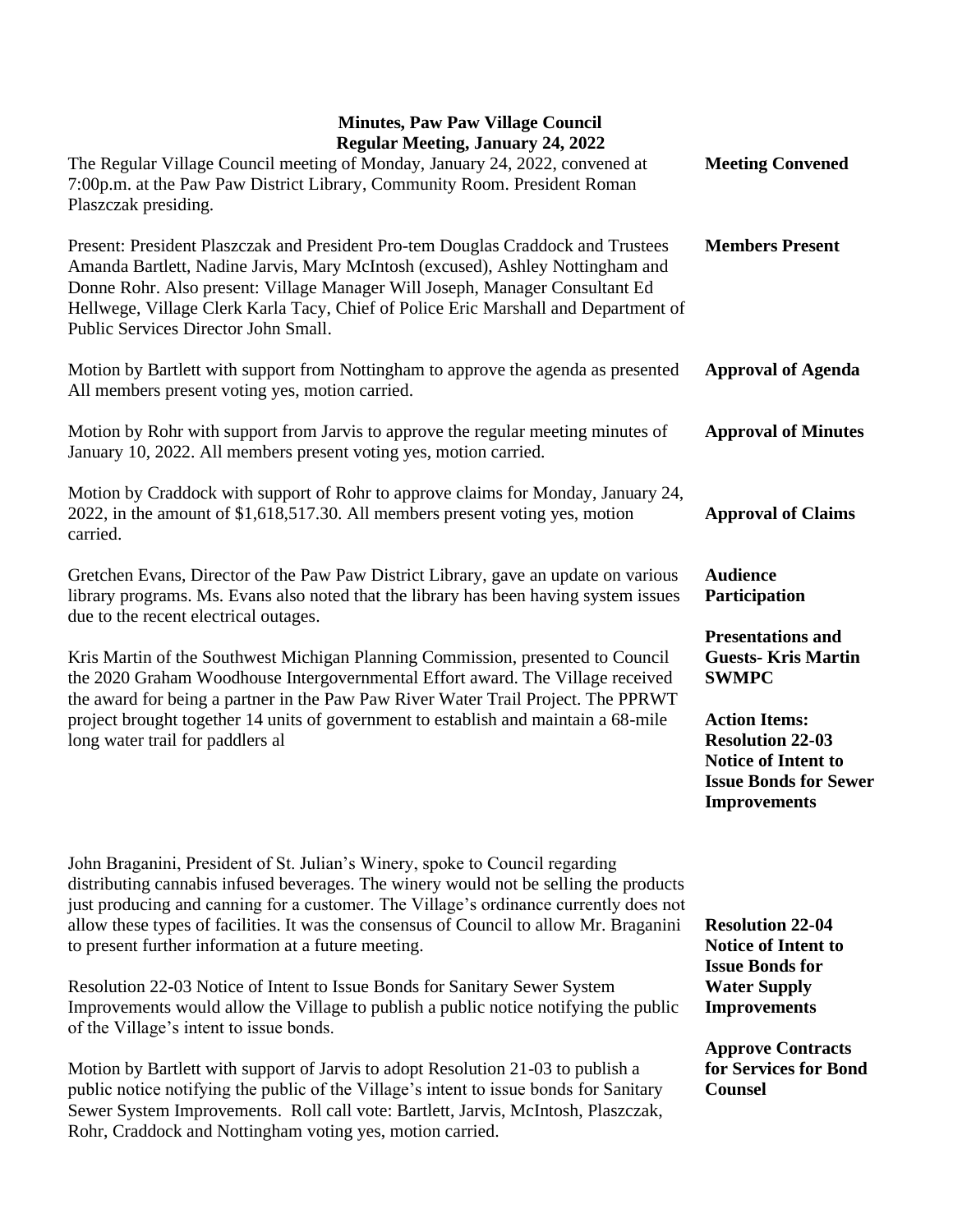Motion by Bartlett with support of Jarvis to adopt Resolution 21-04 to publish a public notice notifying the public of the Village's intent to issue bonds for Water Supply Improvements. Roll call vote: Bartlett, Jarvis, McIntosh, Plaszczak, Rohr, Craddock and Nottingham voting yes, motion carried.

Roger Swets from Dickenson Wright has worked with the Village on bonding issues previously. Dickenson Wright has offered two agreements to service as Bond Counsel for the Village for the DWSRF and CWSRF projects.

Motion by Rohr with support of Craddock to approve the letter of engagement with Dickenson Wright to serve as bond counsel for the Village's CWSRF project. Roll call vote: Bartlett, Jarvis, McIntosh, Plaszczak, Rohr, Craddock and Nottingham voting yes, motion carried.

Motion by Craddock with support of Rohr to approve the letter of engagement with Dickenson Wright to serve as bond counsel for the Village's DWSRF project. Roll call vote: Bartlett, Jarvis, McIntosh, Plaszczak, Rohr, Craddock and Nottingham voting yes, motion carried.

Warren Creamer has worked with the Village previously as Municipal Advisor. Mr. Creamer has offered his services for the DWSRF and CWSRF bonds.

Motion by Rohr with support of Craddock to approve agreements with Warren Creamer with MFCI to serve as municipal advisor. All members present voting yes, motion carried.

This is an annual resolution that is required to exempt ourselves from the requirements of PA 152 which limits the pension and health care offerings of the village. This is required to maintain our level of benefits which we offer our employees and to comply with state law.

Motion by Bartlett with support from Nottingham to approve Resolution 22-05 to comply with PA 152 by exercising the village's right to exempt itself from the requirements of the act. Roll call vote; Craddock, Rohr, Nottingham, Plaszczak, McIntosh, Jarvis and Bartlett voting yes, motion carried.

When the Village and DPS union (OE224) employees ratified the collective bargaining agreement in 2019 the contract has a provision that existing employees would increase their MERS contribution from 8% to 12% in the fourth year of the contract. 2022-2023 is the fourth year of the contract and MERS is requiring Council approval to update the contract to reflect the changes.

Motion by Nottingham with support of Craddock to approve changes in the MERS agreement to reflect the terms of the OE224 contract. All members present voting yes, motion carried.

Due to publishing issues of the public hearing regarding the 2021-2022 FY budget amendments and 2022-2023 budget adoption, a new hearing date will need to be held. **Approve Contracts for Services for Municipal Advisor**

## **Resolution 22-05 P.A. 152 Exemption**

# **Adoption of MERS Defined Benefit Plan for DPS Employees**

**Adoption of 2021- 2022 FY Budget Amendments and Adoption of 2022-23 Budget**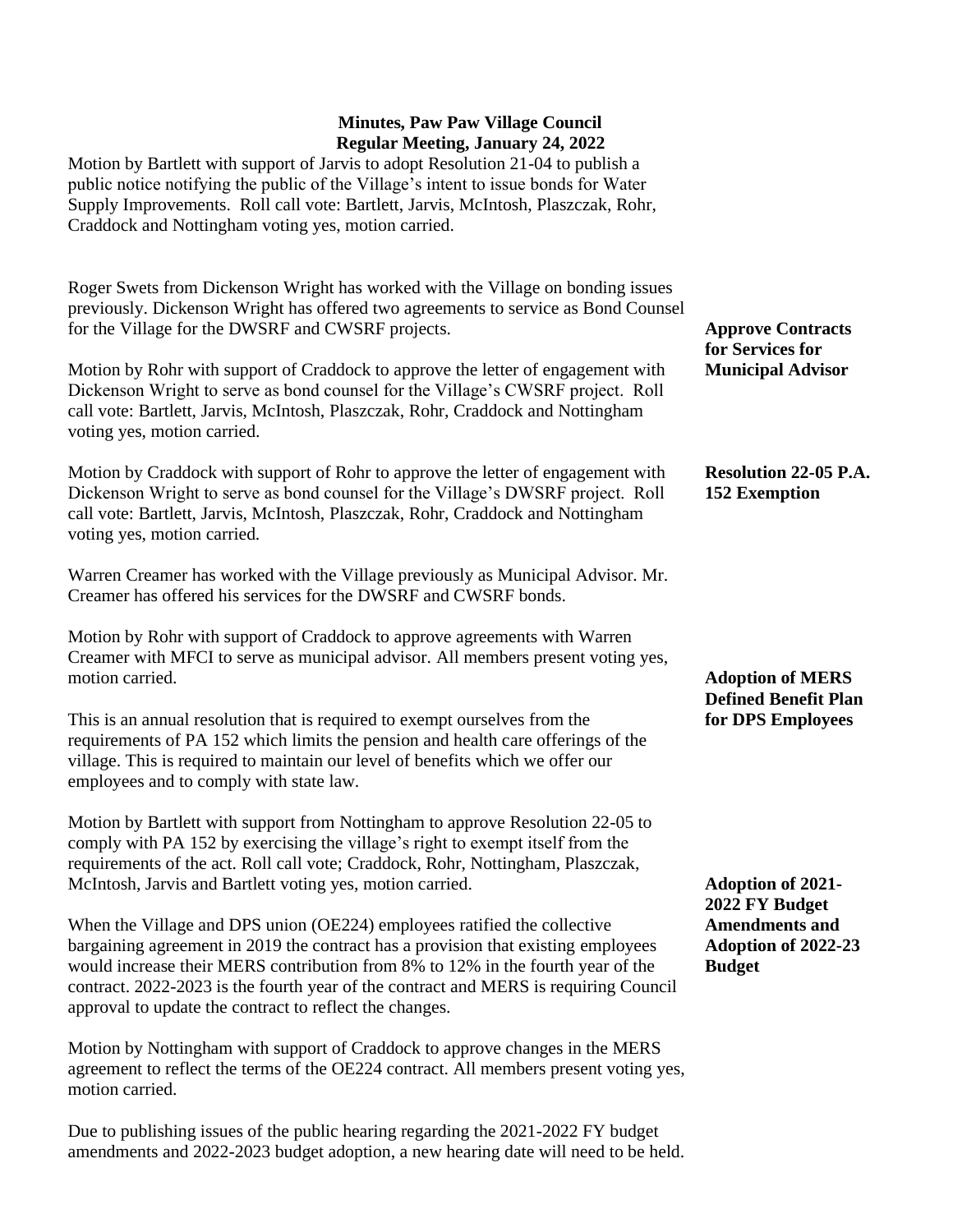| Regular Meeting, January 24, 2022                                                                                                                                                                                                                                                                                                                                                                                                                                                                                                                                                                                                                                                                                                                                                                                                                |                                                                               |
|--------------------------------------------------------------------------------------------------------------------------------------------------------------------------------------------------------------------------------------------------------------------------------------------------------------------------------------------------------------------------------------------------------------------------------------------------------------------------------------------------------------------------------------------------------------------------------------------------------------------------------------------------------------------------------------------------------------------------------------------------------------------------------------------------------------------------------------------------|-------------------------------------------------------------------------------|
| Motion by McIntosh with support of Bartlett to hold a Public Hearing March 9, 2022<br>at 7:00pm at the Paw Paw District Library to receive public comment regarding the<br>adoption of the 2021-2022 FY budget amendments and to adopt the 2022-2033<br>budget. All members present voting yes, motion carried.                                                                                                                                                                                                                                                                                                                                                                                                                                                                                                                                  | <b>Approval of Easter</b><br><b>Egg Hunt</b>                                  |
| Motion by Rohr with support of Craddock to hold a Special Meeting March 9, 2022 at<br>7:00pm at the Paw Paw District Library for discussion on the adoption of the 2021-<br>2022 FY budget amendments and to adopt the 2022-2033 budget. All members<br>present voting yes, motion carried.                                                                                                                                                                                                                                                                                                                                                                                                                                                                                                                                                      | <b>Approval of Bid for</b><br>#104 Hazen St<br>Underground<br><b>Supplies</b> |
| Motion by Rohr with support from Jarvis to approve Red Arrow Ministries' request to<br>hold the Easter Egg Hunt on Saturday, April 16 <sup>th</sup> at 9:00am-12pm at Tyler Field and<br>waive the \$25 park rental fee for this event. All members present voting yes, motion<br>carried.                                                                                                                                                                                                                                                                                                                                                                                                                                                                                                                                                       | <b>Committee Meetings</b><br>and Reports<br><b>Finance and Admin</b>          |
| On January $24th$ , Council put through a motion to award the bid for the #104 Hazen<br>St. Underground project construction and materials to Power Line Supply for an<br>amount of \$39,578.40. Between the January 24 <sup>th</sup> motion approval and February 14 <sup>th</sup> ,<br>meeting Manager Joseph received a memo from GRP Engineering that the cost of<br>materials has increased from \$27,390 to \$38,460, bringing the project total to<br>\$44,300. It is the consensus of Council at the February $14th$ meeting to have Joseph<br>speak to the Village attorney to see if pricing can be changed once a bid has been<br>accepted or if new bids should be accepted. Per Joseph it is legal counsel's opinion<br>that the wording used in the contract allows for material pricing fluctuations due to a<br>volatile market. | <b>Public Services</b><br><b>Parks and Rec</b>                                |
|                                                                                                                                                                                                                                                                                                                                                                                                                                                                                                                                                                                                                                                                                                                                                                                                                                                  | <b>DDA</b><br><b>Economic Develop</b>                                         |
| Rohr reported that the Finance and Admin Committee discussed the 2022-2023 FY<br>budget.                                                                                                                                                                                                                                                                                                                                                                                                                                                                                                                                                                                                                                                                                                                                                         |                                                                               |
| No Report.                                                                                                                                                                                                                                                                                                                                                                                                                                                                                                                                                                                                                                                                                                                                                                                                                                       | <b>Farmers Market</b>                                                         |
| No Report.                                                                                                                                                                                                                                                                                                                                                                                                                                                                                                                                                                                                                                                                                                                                                                                                                                       | <b>Fire Board</b>                                                             |
| Plaszczak reported that the DDA Board approved their 2022-2023 FY budget and<br>awarded Werner Supply with a \$998.25 façade grant.                                                                                                                                                                                                                                                                                                                                                                                                                                                                                                                                                                                                                                                                                                              | <b>Historical Committee</b>                                                   |
| Plaszczak notes that the Village did not receive the Neighborhood Enhancement<br>Program grant for 2022-2023 (lottery system) but the Economic Development<br>Committee will continue to look for other opportunities to help residents improve<br>their properties.                                                                                                                                                                                                                                                                                                                                                                                                                                                                                                                                                                             | <b>Housing Commission</b>                                                     |
|                                                                                                                                                                                                                                                                                                                                                                                                                                                                                                                                                                                                                                                                                                                                                                                                                                                  | <b>Maple Lake</b><br><b>Preservation</b>                                      |
| No Report.                                                                                                                                                                                                                                                                                                                                                                                                                                                                                                                                                                                                                                                                                                                                                                                                                                       | <b>Planning Commission</b>                                                    |
| No Report.                                                                                                                                                                                                                                                                                                                                                                                                                                                                                                                                                                                                                                                                                                                                                                                                                                       | <b>Wellhead Protection</b>                                                    |
|                                                                                                                                                                                                                                                                                                                                                                                                                                                                                                                                                                                                                                                                                                                                                                                                                                                  | <b>Wine &amp; Harvest</b>                                                     |

No Report.